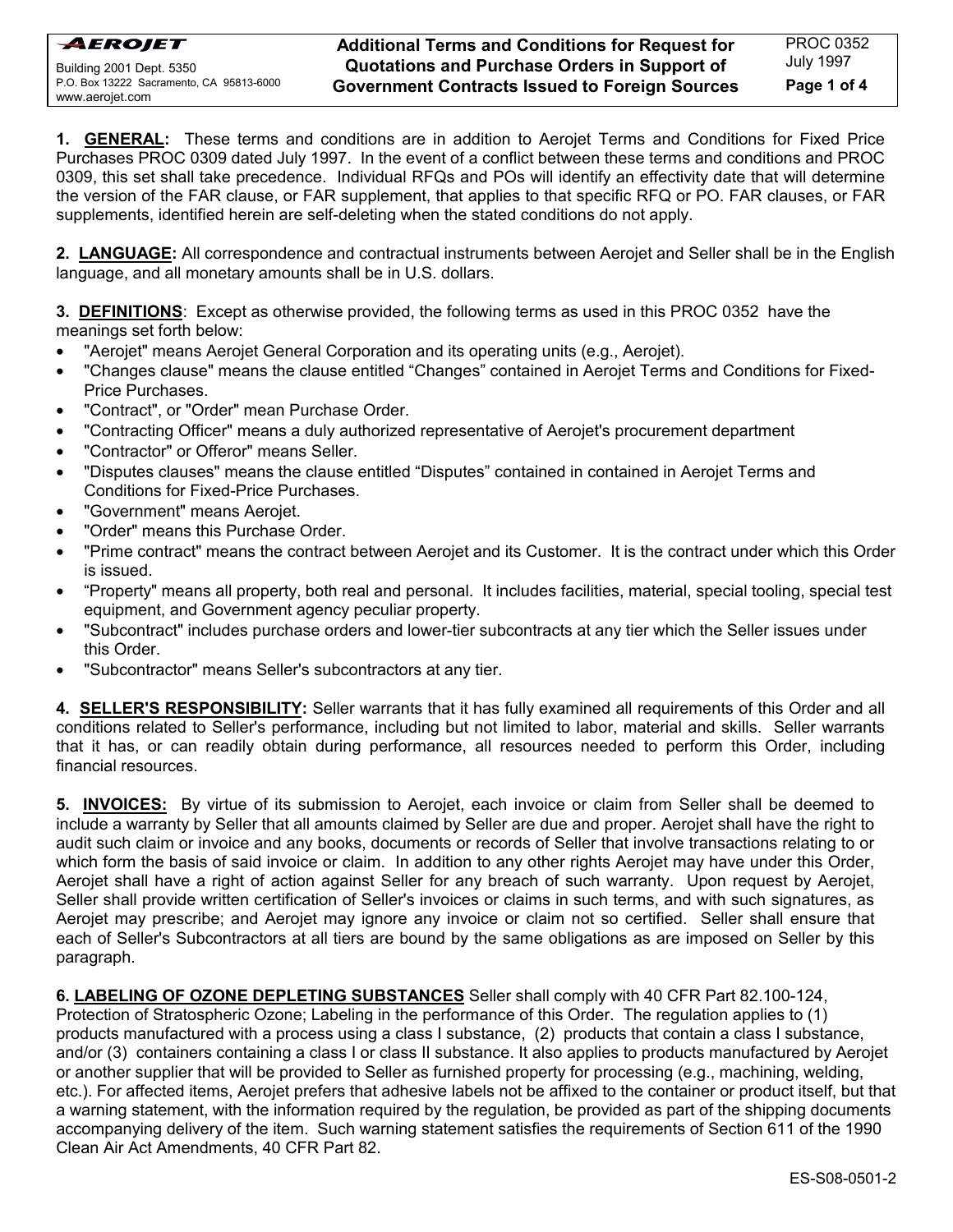**Additional Terms and Conditions for Request for Quotations and Purchase Orders in Support of Government Contracts Issued to Foreign Sources**

### **FEDERAL ACQUISITION REGULATIONS**

### *Applicable to all Orders*

| 52.203-3                                  | Gratuities "Government" means "Government/Aerojet" in paragraph (a)(1). "Contract" means<br>"Contract or Subcontact".                                                                                 |
|-------------------------------------------|-------------------------------------------------------------------------------------------------------------------------------------------------------------------------------------------------------|
| 52.204-2                                  | <b>Security Requirements</b>                                                                                                                                                                          |
|                                           | Applicable only if this Order requires access to information classified "Confidential", "Secret" or                                                                                                   |
|                                           | "Top Secret").                                                                                                                                                                                        |
| 52.215-26                                 | <b>Integrity of Unit Prices</b>                                                                                                                                                                       |
|                                           | Para (c) does not apply.                                                                                                                                                                              |
| 52.223-3                                  | Hazardous Material Identification and Material Safety Data                                                                                                                                            |
|                                           | The term "Government" shall mean "Aerojet or the Government", and the definition of                                                                                                                   |
|                                           | "Government" in para III.A herein shall not apply.                                                                                                                                                    |
| 52.225-10                                 | <b>Duty-Free Entry</b>                                                                                                                                                                                |
|                                           | This clause applies if this Order requires the import of one of the following into the customs                                                                                                        |
|                                           | territory of the U.S.; (1) supplies identified in the Order as supplies to be accorded duty-free                                                                                                      |
|                                           | entry; or (2) other foreign supplies in excess of \$10,000. Para (f) does not apply. Additionally,<br>the definition herein of "Government" shall not apply, and "contract administration office" and |
|                                           | "CAO" shall mean Aerojet.                                                                                                                                                                             |
| 52.225-11                                 | <b>Restrictions on Certain Foreign Purchases</b>                                                                                                                                                      |
| 52.227-3                                  | Patent Indemnity "Government" means "Aerojet/Government".                                                                                                                                             |
| 52.227-10                                 | <b>Filing of Patent Applications--Classified Matter</b>                                                                                                                                               |
|                                           | The definition herein of "Government" shall not apply.                                                                                                                                                |
| 52.227-12                                 | Patent Rights-Retention by the Contractor (Long Form)                                                                                                                                                 |
|                                           | This clause applies only if this Order requires experimental, developmental or research work.                                                                                                         |
| 52.228-3                                  | <b>Worker's Compensation Insurance (Defense Base Act)</b>                                                                                                                                             |
| 52.242-15                                 | <b>Stop-Work Order</b>                                                                                                                                                                                |
| 52.245-2                                  | <b>Government Property (Fixed-Price Contracts)</b>                                                                                                                                                    |
| 52.246-23                                 | <b>Limitation of Liability</b>                                                                                                                                                                        |
|                                           | This clause applies if this Order requires delivery of end items that are not high-value items.                                                                                                       |
|                                           | "acceptance" shall mean "acceptance by the Government", and in paras (a) and (b), "delivered                                                                                                          |
|                                           | under this contract" shall mean "delivered to Aerojet or the Government". Additionally, The                                                                                                           |
|                                           | definition of "Government" in para III.A herein shall not apply.                                                                                                                                      |
| 52.247-63                                 | <b>Preference for U.S.-Flag Air Carriers</b>                                                                                                                                                          |
|                                           | This clause applies if this Order involves international air transportation.                                                                                                                          |
| 52.247-64                                 | Preference for Privately Owned U.S. - Flag Commercial Vessels                                                                                                                                         |
| <b>Applicable to Orders Over \$50,000</b> |                                                                                                                                                                                                       |
|                                           |                                                                                                                                                                                                       |
|                                           |                                                                                                                                                                                                       |

- 52.215-2 **Audit--Negotiation**
- 52.227-1 **Authorization and Consent**

The definition of "Government" in para III.A herein shall apply only in subpara (a)(1).

52.227-2 **Notice and Assistance Regarding Patent and Copyright Infringement** The definition of "Government" in para III.A herein shall not apply.

### *Applicable to Orders Over \$100,000*

52.203-6 **Restrictions on Subcontractor Sales to the Government** The definition herein of "Government" shall not apply.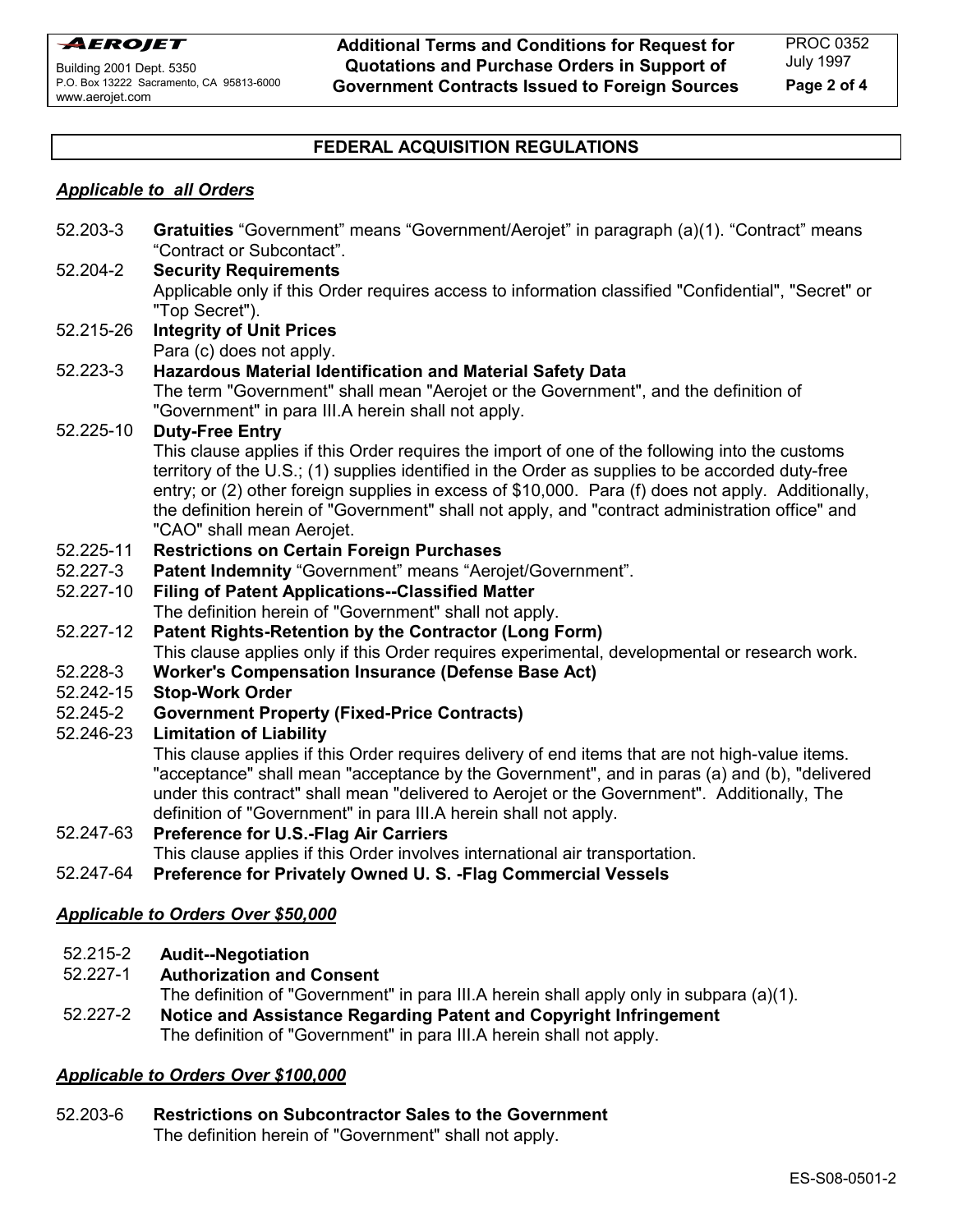**Additional Terms and Conditions for Request for Quotations and Purchase Orders in Support of Government Contracts Issued to Foreign Sources**

## *Applicable to Orders Over \$500,000*

- 52.215-22 **Price Reduction for Defective Cost or Pricing Data**
- 52.215-24 **Subcontractor Cost or Pricing Data**

### 52.215-27 **Termination of Defined Benefit Pension Plans**

## **DEPARTMENT OF DEFENSE FAR SUPPLEMENTS**

### *Applicable to all Orders*

252.225-7010 **Duty-Free Entry--Additional Provisions** 

This clause applies if this Order requires the import of one of the following into the customs territory of the U.S.: (1) supplies identified in the Order as supplies to be accorded duty-free entry; or (2) other foreign supplies in excess of \$10,000. Unless otherwise specified in the body of this Order, the address of the Contracting Officer administering the prime contract is:

 RAA / Contract Operations DCMO Aerojet, Sacramento P.O. Box 15846 Sacramento CA 95852-1846

The Activity Address Number for the above office is DLA8AU.

The information required by paras  $(c)(1)$ ,  $(c)(2)$  and  $(c)(3)$  can be obtained from the buyer.

The definition of "Contracting Officer" in para III.B herein shall not apply.

- 252.225-7022 **Restriction on Acquisition of Polyacrylonitrile (PAN) Based Carbon Fiber**
- 252.247-7024 **Notification of Transportation of Supplies by Sea**

# *Applicable to Orders Over \$50,000*

- 252.203-7001 **Special Prohibition on Employment** "Government" means "Government/Aerojet". "Contractor" and "Contract" mean "Contractor" and "Contract. Para (f) shall not apply.
- 252.209-7000 **Acquisition From Subcontractors Subject to On-Site Inspection Under the Intermediate Range Nuclear Forces (INF) Treaty**
- 252.247-7023 **Transportation of Supplies by Sea**

# **NATIONAL AERONAUTICS AND SPACE ADMINISTRATION FAR SUPPLEMENT CLAUSES**

# *Appliecable to All Orders:*

# 18.52.210-75 **Packaging and Marking**

18-52.227-70 **New Technology** This clause applies if this order requires Seller to perform experimental, developmental or research work. "Contracting Officer" and "Government" mean "Contracting Officer" and "Government".

### 18-52.227-72 **Designation of New Technology Representative and Patent Representative** Complete addresses will be provided by Aerojet upon request.